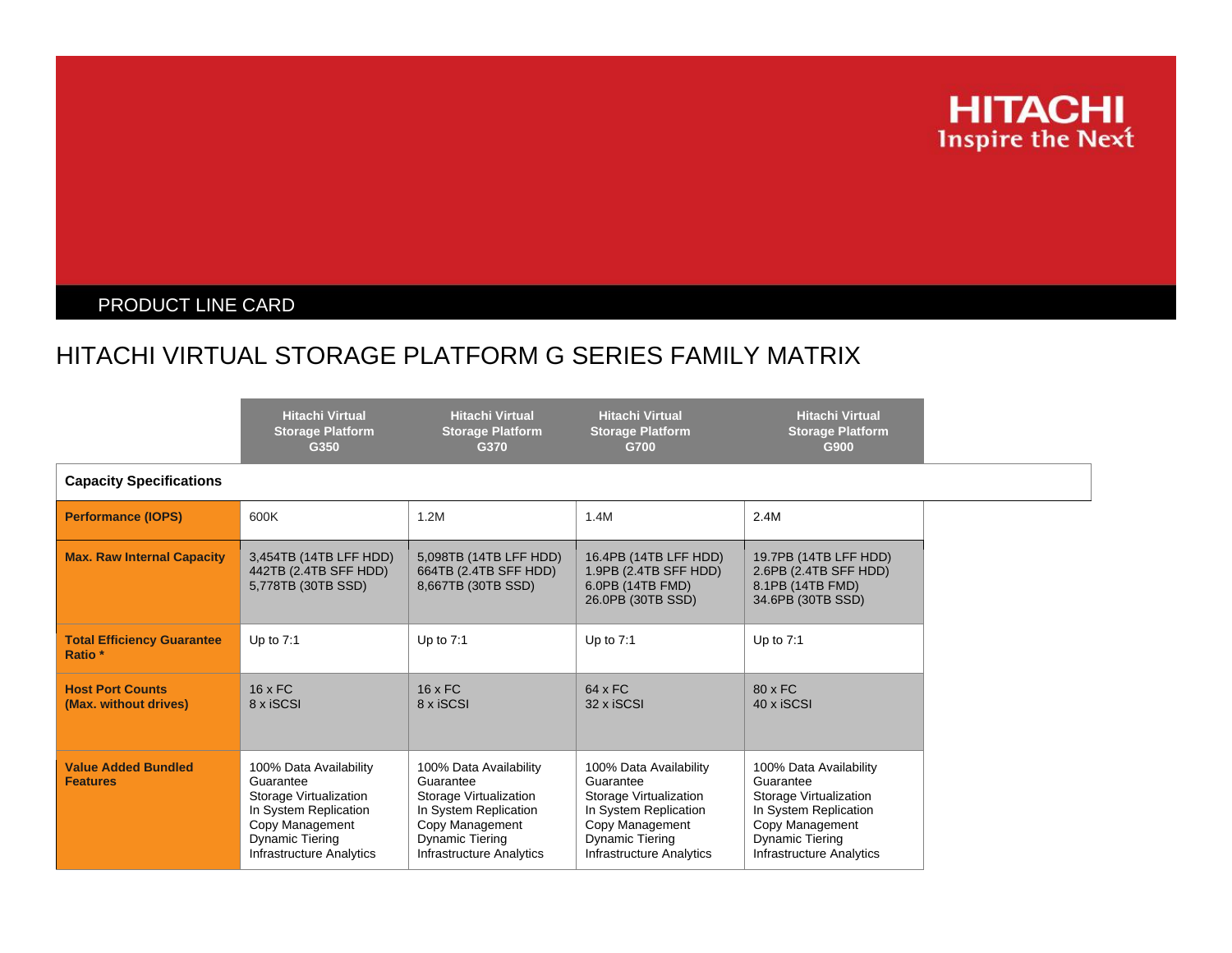|                                                                                   | Non-disruptive Migration<br><b>Total Efficiency Guarantee</b>                                          | Non-disruptive Migration<br><b>Total Efficiency Guarantee</b>                                          | Non-disruptive Migration<br><b>Total Efficiency Guarantee</b>                                                                              | Non-disruptive Migration<br><b>Total Efficiency Guarantee</b>                                                            |
|-----------------------------------------------------------------------------------|--------------------------------------------------------------------------------------------------------|--------------------------------------------------------------------------------------------------------|--------------------------------------------------------------------------------------------------------------------------------------------|--------------------------------------------------------------------------------------------------------------------------|
| <b>Performance (Bandwidth)</b>                                                    | 9GB/s                                                                                                  | $12$ GB/s                                                                                              | 24 GB/s                                                                                                                                    | 41 GB/s                                                                                                                  |
| <b>Max. Raw External Capacity</b>                                                 | 72PB                                                                                                   | 144PB                                                                                                  | 216PB                                                                                                                                      | 287PB                                                                                                                    |
| <b>Maximum (Max.) Number of</b><br><b>Hard Drives, Including</b><br><b>Spares</b> | 192 SFF HDD<br>252 LFF HDD                                                                             | 288 SFF HDD<br>372 LFF HDD                                                                             | 864 SFF HDD<br>1,200 LFF HDD                                                                                                               | 1,152 SFF HDD<br>1,440 LFF HDD                                                                                           |
| <b>Max. Number of Flash</b><br><b>Drives, Including Spares</b>                    | 192 SSD                                                                                                | 288 SSD                                                                                                | 864 SSD<br>432 FMD                                                                                                                         | 1,152 SSD<br>576 FMD                                                                                                     |
| <b>Flash Drive Options</b>                                                        | 30TB 2.5" SSD<br>15TB 2.5" SSD<br>7.6TB 2.5" SSD<br>3.8TB 2.5" SSD<br>1.9TB 2.5" SSD<br>480GB 2.5" SSD | 30TB 2.5" SSD<br>15TB 2.5" SSD<br>7.6TB 2.5" SSD<br>3.8TB 2.5" SSD<br>1.9TB 2.5" SSD<br>480GB 2.5" SSD | 14TB FMD<br>7TB FMD<br>3.5TB FMD<br>30TB 2.5" SSD<br>15TB 2.5" SSD<br>7.6TB 2.5" SSD<br>3.8TB 2.5" SSD<br>1.9TB 2.5" SSD<br>480GB 2.5" SSD | 14TB FMD<br>7TB FMD<br>3.5TB FMD<br>30TB 2.5" SSD<br>15TB 2.5" SSD<br>7.6TB 2.5" SSD<br>3.8TB 2.5" SSD<br>1.9TB 2.5" SSD |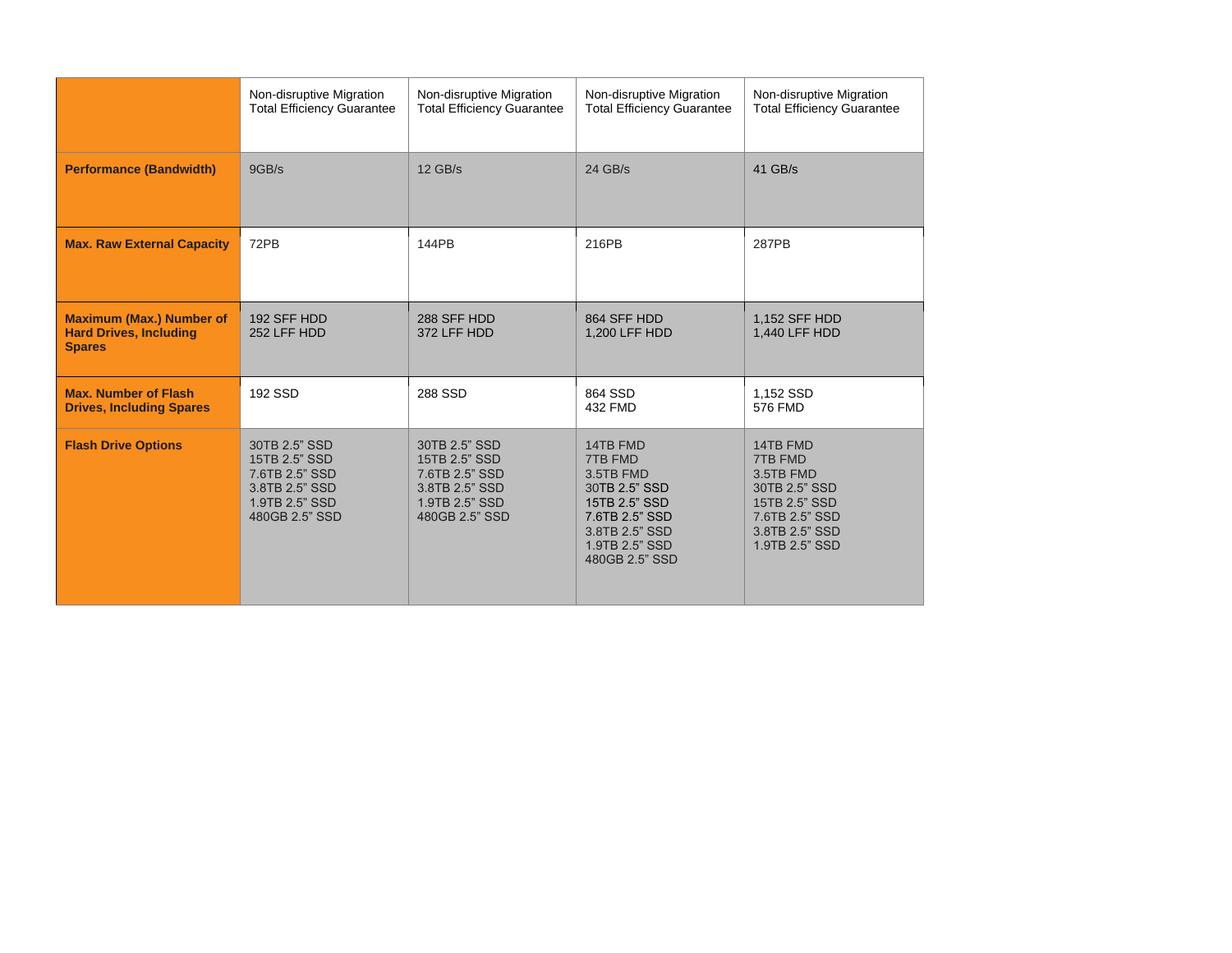|                                                                                    | <b>Hitachi Virtual</b><br><b>Storage Platform</b><br>G350                                                           | <b>Hitachi Virtual</b><br><b>Storage Platform</b><br>G370                                                           | <b>Hitachi Virtual Storage</b><br><b>Platform G700</b>                                                                      | <b>Hitachi Virtual Storage</b><br><b>Platform G900</b>                                                              |  |  |
|------------------------------------------------------------------------------------|---------------------------------------------------------------------------------------------------------------------|---------------------------------------------------------------------------------------------------------------------|-----------------------------------------------------------------------------------------------------------------------------|---------------------------------------------------------------------------------------------------------------------|--|--|
| <b>Capacity Specifications (continued)</b>                                         |                                                                                                                     |                                                                                                                     |                                                                                                                             |                                                                                                                     |  |  |
| <b>SAS Hard Drive Options</b>                                                      | 14TB (3.5" 7.2K)<br>10TB (3.5" 7.2K)<br>6TB (3.5" 7.2K)<br>2.4TB (2.5" 10K)<br>1.2TB (2.5" 10K)<br>600GB (2.5" 10K) | 14TB (3.5" 7.2K)<br>10TB (3.5" 7.2K)<br>6TB (3.5" 7.2K)<br>2.4TB (2.5" 10K)<br>1.2TB (2.5" 10K)<br>600GB (2.5" 10K) | 14TB (3.5" 7.2K)<br>10TB (3.5" 7.2K)<br>6TB (3.5" 7.2K)<br>$2.4T\dot{B}$ (2.5" 10K)<br>1.2TB (2.5" 10K)<br>600GB (2.5" 10K) | 14TB (3.5" 7.2K)<br>10TB (3.5" 7.2K)<br>6TB (3.5" 7.2K)<br>2.4TB (2.5" 10K)<br>1.2TB (2.5" 10K)<br>600GB (2.5" 10K) |  |  |
| <b>Max. Standard Expansion</b><br><b>Trays</b>                                     | 7 (2U: 12 LFF HDD)<br>7 (2U: 24 SFF HDD/SSD)                                                                        | 11 (2U: 12 LFF HDD)<br>11 (2U: 24 SFF HDD/SSD)                                                                      | 36 (2U: 12 LFF HDD)<br>36 (2U: 24 SFF HDD/SSD)<br>36 (2U: 12 FMD)                                                           | 48 (2U: 12 LFF HDD)<br>48 (2U: 24 SFF HDD/SSD)<br>48 (2U: 12 FMD)                                                   |  |  |
| <b>Max. High Density</b><br><b>Expansion Trays</b>                                 | 4 (4U: 60 LFF/SFF HDD)                                                                                              | 6 (4U: 60 LFF/SFF HDD)                                                                                              | 20 (4U: 60 LFF/SFF HDD)                                                                                                     | 24 (4U: 60 LFF/SFF HDD)                                                                                             |  |  |
| <b>Controller Tray Specifications</b>                                              |                                                                                                                     |                                                                                                                     |                                                                                                                             |                                                                                                                     |  |  |
| <b>Height</b><br><b>Width</b><br><b>Depth</b>                                      | 2U, 3.5" (88mm)<br>19.0" (483mm)<br>32.0" (813mm)                                                                   | 2U, 3.5" (88mm)<br>19.0" (483mm)<br>32.0" (813mm)                                                                   | 4U, 6.9" (174mm)<br>19.0" (483mm)<br>31.8" (808mm)                                                                          | 4U, 6.9" (174mm)<br>19" (483mm)<br>31.8" (808mm)                                                                    |  |  |
| <b>Max. Weight (VSP G350)</b><br>and G370 includes weight<br>with disks installed) | 24 SFF disks: 101 lbs.<br>(46ka)<br>12 LFF disks: 101 lbs.<br>(46kg)                                                | 24 SFF disks: 101 lbs.<br>(46ka)<br>12 LFF disks: 101 lbs.<br>(46kg)                                                | 165 lbs. (75kg)                                                                                                             | 165 lbs. (75kg)                                                                                                     |  |  |
| <b>Internal Drive Slots</b>                                                        | 12 LFF or 24 SFF                                                                                                    | 12 LFF or 24 SFF                                                                                                    | $\overline{0}$                                                                                                              | $\mathbf{0}$                                                                                                        |  |  |
| <b>Host Interface Types</b>                                                        | FC: 32Gb/s<br>FC: 16Gb/s<br>iSCSI: 10Gb/s                                                                           | FC: 32Gb/s<br>FC: 16Gb/s<br>iSCSI: 10Gb/s                                                                           | FC: 32Gb/s<br>FC: 16Gb/s<br>iSCSI: 10Gb/s                                                                                   | FC: 32Gb/s<br>FC: 16Gb/s<br>iSCSI: 10Gb/s                                                                           |  |  |
| <b>Fibre Bandwidth to Host</b>                                                     | 51,200MB/s                                                                                                          | 51,200MB/s                                                                                                          | 204,800MB/s                                                                                                                 | 256,000MB/s                                                                                                         |  |  |
|                                                                                    | <b>Hitachi Virtual</b><br><b>Storage Platform</b><br>G350                                                           | <b>Hitachi Virtual</b><br><b>Storage Platform</b><br>G370                                                           | <b>Hitachi Virtual Storage</b><br>Platform G700                                                                             | <b>Hitachi Virtual Storage</b><br><b>Platform G900</b>                                                              |  |  |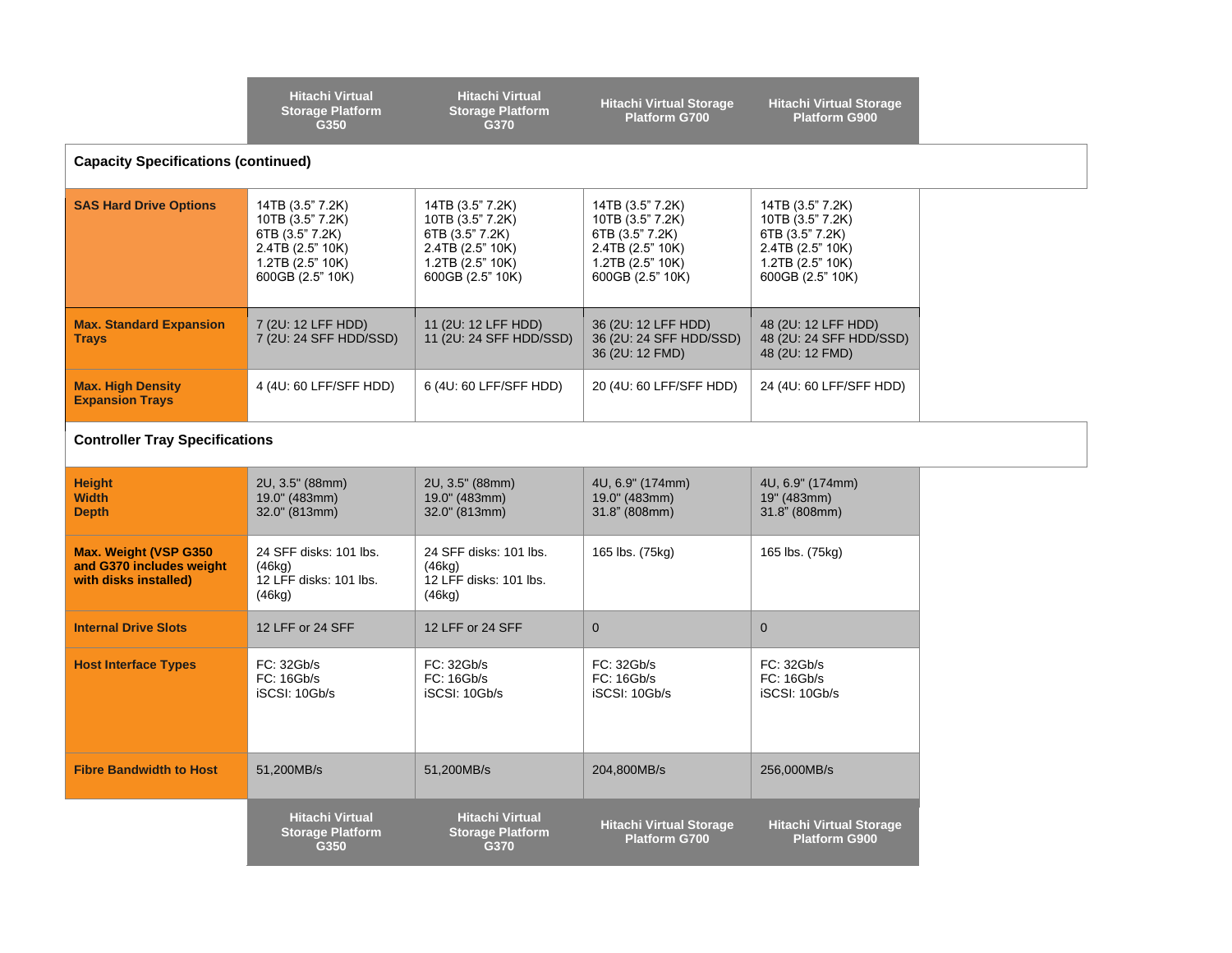| <b>Controller Tray Specifications (continued)</b>     |                                      |                                      |                                      |                                        |  |
|-------------------------------------------------------|--------------------------------------|--------------------------------------|--------------------------------------|----------------------------------------|--|
| <b>Back-End Disk Interface</b><br>and Links           | 8 x 12Gb/s SAS                       | 8 x 12Gb/s SAS                       | 32 x 12Gb/s SAS                      | 64 x 12Gb/s SAS                        |  |
| <b>Max. Cache</b>                                     | 128GiB                               | 256GiB                               | 512GiB                               | 1024GiB                                |  |
| <b>Software Specifications</b>                        |                                      |                                      |                                      |                                        |  |
| <b>RAID Supported*</b>                                | RAID-1, RAID-5,<br>RAID-6            | RAID-1, RAID-5,<br>RAID-6            | RAID-1, RAID-5,<br>RAID-6            | RAID-1, RAID-5,<br>RAID-6              |  |
| <b>Data-at-Rest Encryption</b>                        | Yes                                  | Yes                                  | Yes                                  | Yes                                    |  |
| <b>Max. LUN Size</b>                                  | 256TB                                | 256TB                                | 256TB                                | 256TB                                  |  |
| <b>Max. Number of LUNs</b>                            | 16,384                               | 32,768                               | 49,152                               | 65,280                                 |  |
| <b>Max. Number of Snapshots</b>                       | 1,024 per LUN; 262,144<br>per system | 1,024 per LUN; 524,288<br>per system | 1,024 per LUN; 786,432<br>per system | 1,024 per LUN; 1,048,575<br>per system |  |
| <b>Max. Number of Hosts</b><br>per Fibre Channel Port | 255                                  | 255                                  | 255                                  | 255                                    |  |

## Notes:

\* The Total Efficiency Guarantee of up to 7:1 for the VSP G350, G370, G700 and G900 models, when configured entirely with flash drives, covers savings from data de-duplication, compression, thin provisioning and snapshots.

\*\*RAID-1 selection mirrors blocks across two drives and then creates a striped set across multiple drive pairs. This is commonly referred to as RAID 1+0.

1MB = 1,000,000 bytes  $1\text{MiB} = 1,048,576 \text{ bytes}$ SFF = small form factor, LFF = large form factor

SAS = serial attached SCSI, HDD = hard disk drive, SSD = solid state disk, FMD = flash module drive

FC = Fibre Channel, iSCSI = Internet Small Computer Systems Interface, FCoE = Fibre Channel over Ethernet, FICON = Fibre Connection